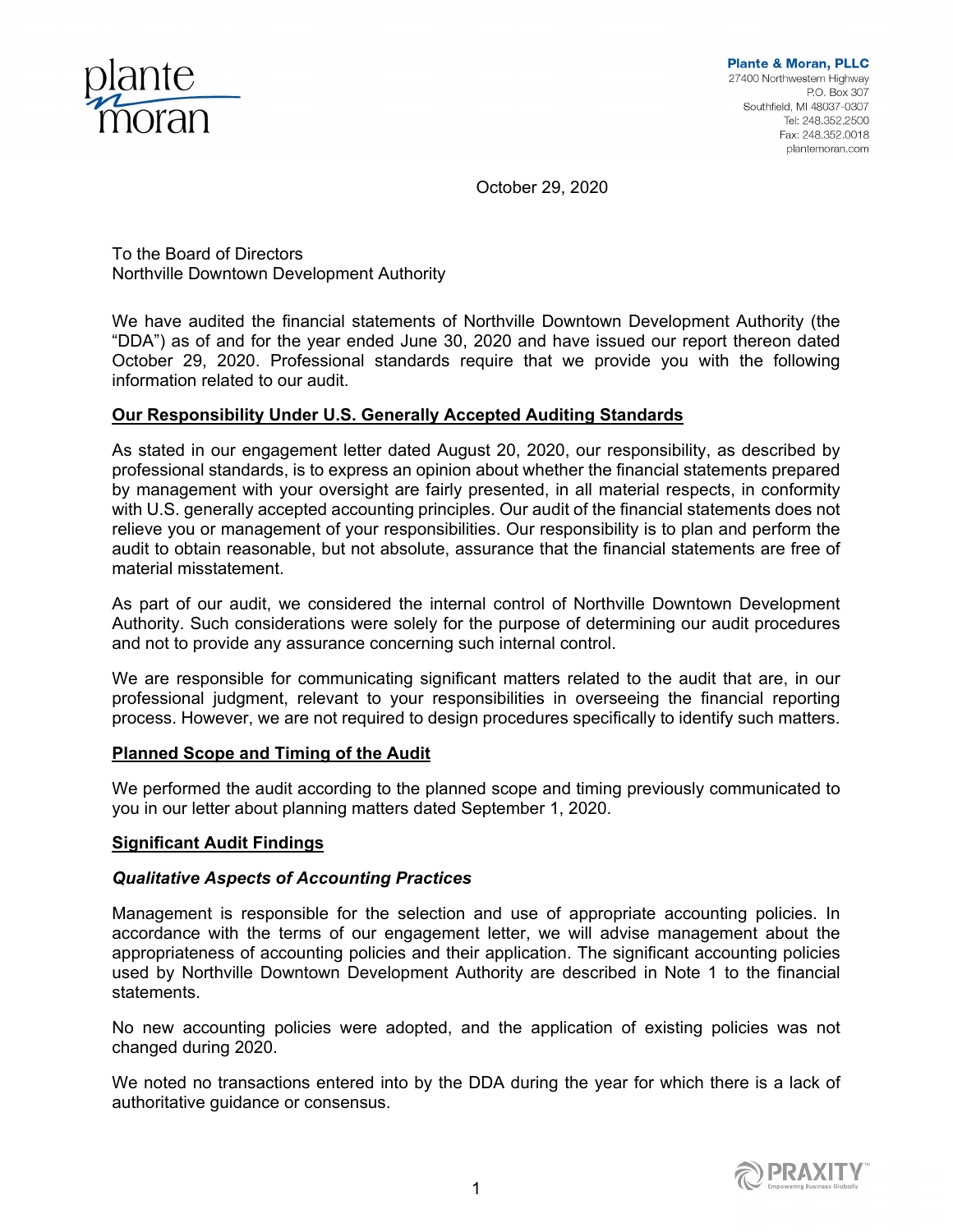We noted no significant transactions that have been recognized in the financial statements in a different period than when the transaction occurred.

Accounting estimates are an integral part of the financial statements prepared by management and are based on management's knowledge and experience about past and current events and assumptions about future events. Certain accounting estimates are particularly sensitive because of their significance to the financial statements and because of the possibility that future events affecting them may differ significantly from those expected.

There were no significant balances, amounts, or disclosures in the financial statements based on sensitive management estimates.

The disclosures in the financial statements are neutral, consistent, and clear.

### *Difficulties Encountered in Performing the Audit*

We encountered no significant difficulties in dealing with management in performing and completing our audit.

### *Disagreements with Management*

For the purpose of this letter, professional standards define a disagreement with management as a financial accounting, reporting, or auditing matter, whether or not resolved to our satisfaction, that could be significant to the financial statements or the auditor's report.

We are pleased to report that no such disagreements arose during the course of our audit.

#### *Corrected and Uncorrected Misstatements*

Professional standards require us to accumulate all known and likely misstatements identified during the audit, other than those that are trivial, and communicate them to the appropriate level of management.

We did not detect any misstatements as a result of audit procedures.

## *Significant Findings or Issues*

We generally discuss a variety of matters, including the application of accounting principles and auditing standards, business conditions affecting the DDA, and business plans and strategies that may affect the risks of material misstatement, with management each year prior to our retention as the DDA's auditors. However, these discussions occurred in the normal course of our professional relationship, and our responses were not a condition of our retention.

#### *Management Representations*

We have requested certain representations from management that are included in the management representation letter dated October 29, 2020.